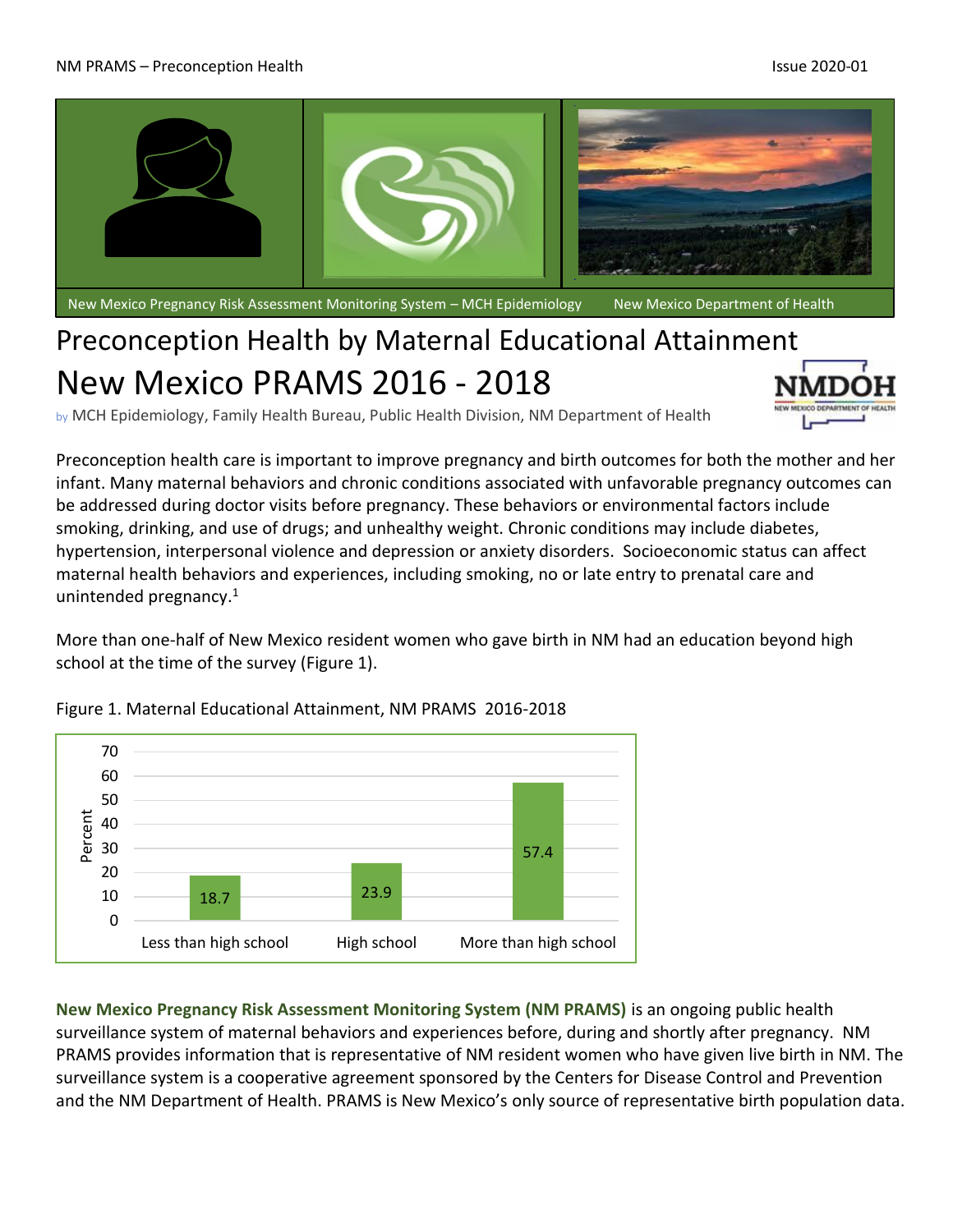Overall, 88.0% (95% CI: 86.9-89.1) of women had health insurance during the month before pregnancy, 76.5% (95% CI: 74.5-78.5) of women had a routine medical checkup at their doctor's or OB/GYN's office in the twelve months before pregnancy, and 66.7% (95% CI: 64.5-68.8) of women had their teeth cleaned by a dentist or dental hygienist in the twelve months before pregnancy. Women with a high school education or greater were significantly more likely to have health insurance compared to women with less than a high school education (Figure 2). Receiving a routine check-up did not vary significantly by educational attainment level. Women with greater than a high school education, though, were significantly more likely to have their teeth cleaned than women with less than a high school education.



![](_page_1_Figure_4.jpeg)

Overall, 56.2% (95% CI: 54.5-57.9) of women wanted to be pregnant at conception or sooner, 24.1% (95% CI: 22.6-25.6) wanted to be pregnant later or not at all and 19.8% (95% CI: 18.4-21.2) were not sure what they wanted. Women with greater than a high school education were significantly more likely to want the pregnancy at conception or sooner and were significantly less likely to want the pregnancy later or not at all, compared to women with a high school education or less (Figure 3).

![](_page_1_Figure_6.jpeg)

Figure 3. Pregnancy Intention by Maternal Educational Attainment, NM PRAMS 2016-2018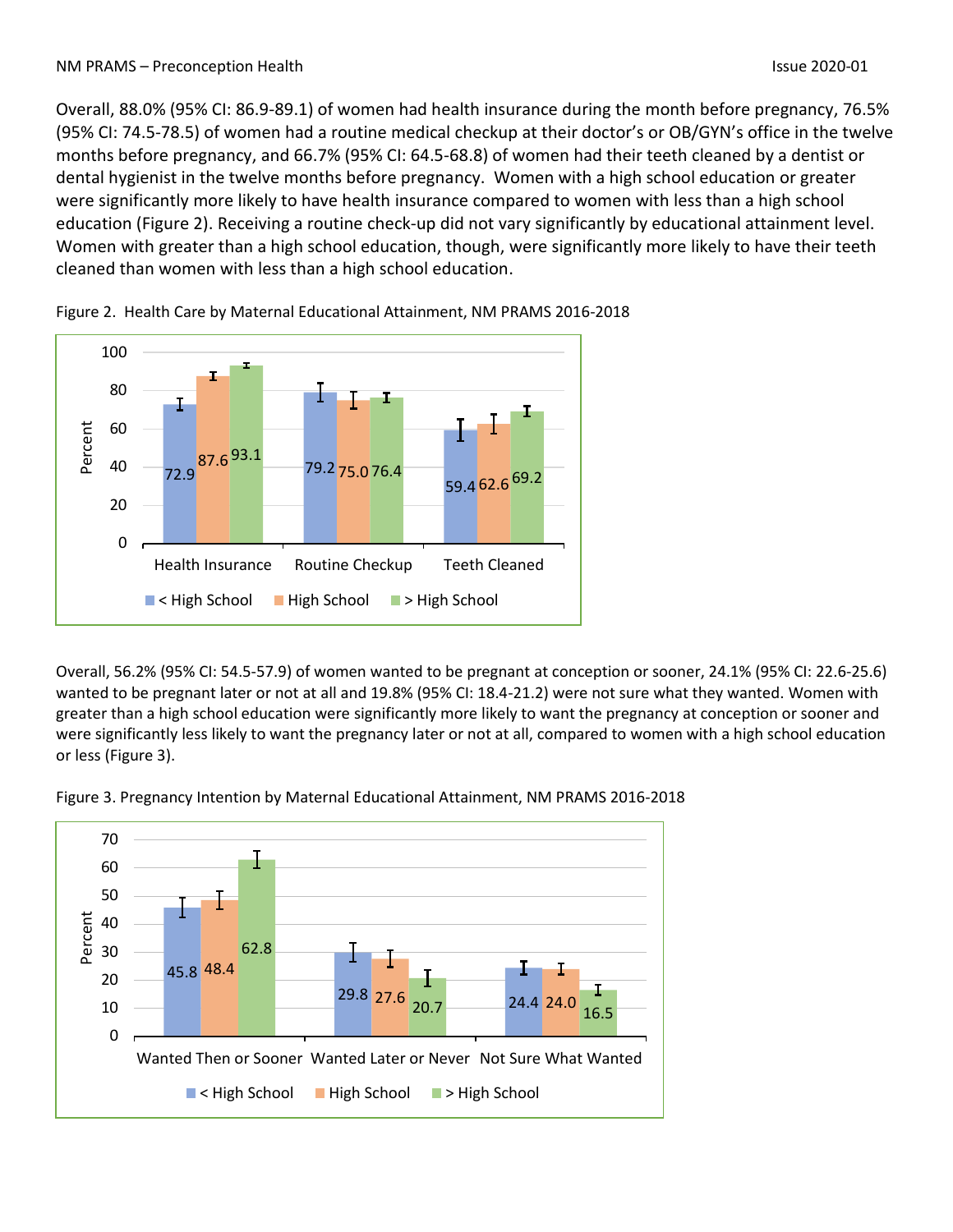Overall, 16.1% (95% CI:14.8-17.3) of women smoked tobacco during the three months before pregnancy and 49.4% (95% CI: 47.7-51.1) drank alcohol during the three months before pregnancy. Women with greater than a high school education were significantly less likely to smoke cigarettes and significantly more likely to drink alcohol than women with a high school education or less (Figure 4).

Figure 4. Prevalence of Preconception Tobacco and Alcohol Use by Maternal Educational Attainment, NM PRAMS 2016- 2018

![](_page_2_Figure_4.jpeg)

Overall, 27.9% (95% CI: 26.4-29.5) of women were overweight just prior to pregnancy and 26.0% (95% CI: 24.5-27.5) were obese just prior to pregnancy. Prevalence of overweight and obesity did not vary by educational attainment level (Figure 5).

![](_page_2_Figure_6.jpeg)

Figure 5. Percent of Preconception Overweight or Obesity by Maternal Educational Attainment, NM PRAMS 2016-2018

Overall, 2.9% (95% CI: 2.3-3.5) of women had diabetes starting prior to pregnancy, 3.8% (95% CI: 3.2-4.5) had hypertension during the three months before their pregnancy and 11.6% (95% CI: 10.5-12.7) had depression during the three months before their pregnancy. Pre-pregnancy diabetes, hypertension and depression did not vary by educational attainment level (Figure 6).